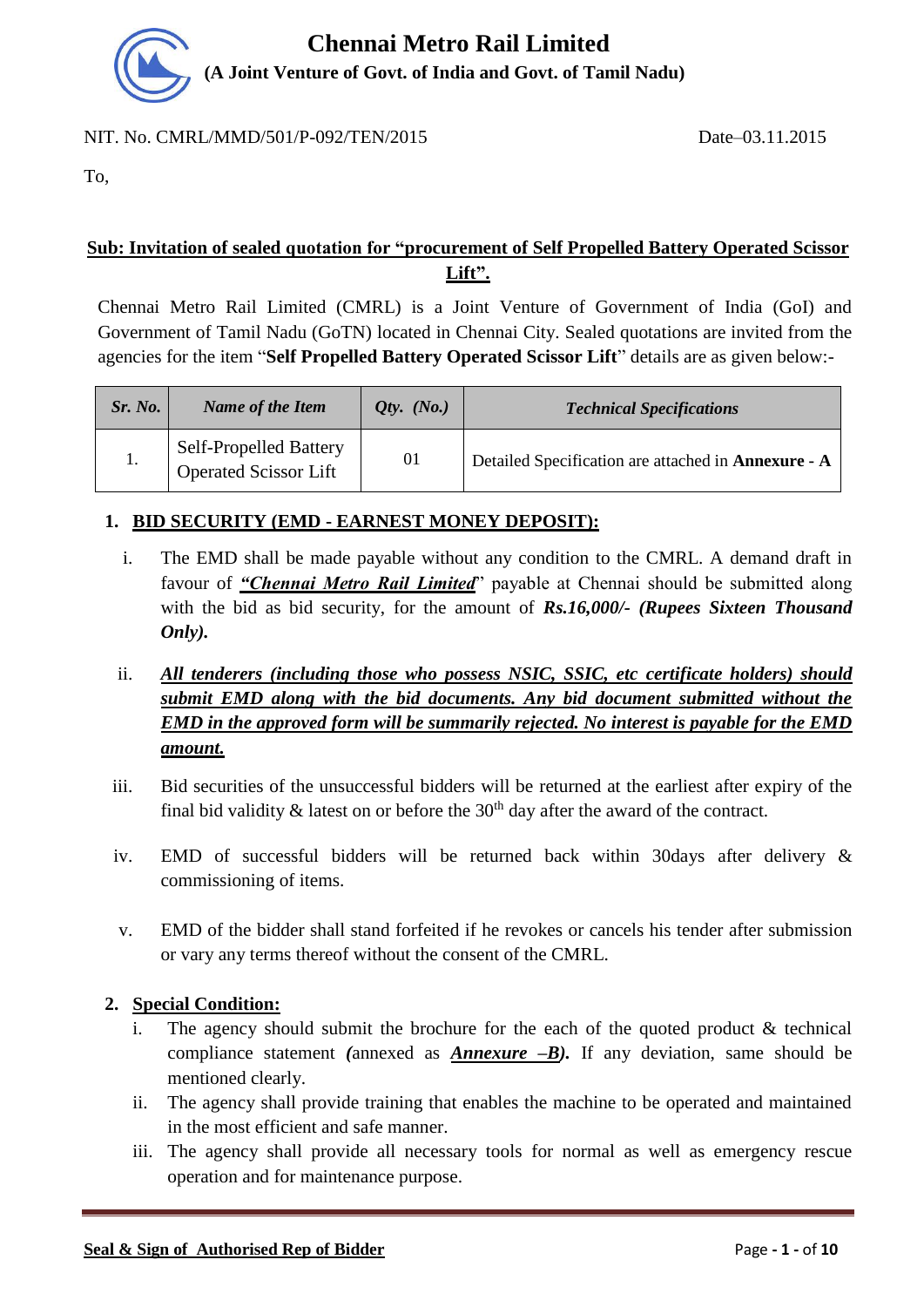## **3. Bid Price:**

The prices should be quoted in Indian Rupees with delivery of item at CMRL failing which the bid would be rejected. The rates quoted by the bidder shall be fixed for the duration of the contract and shall not be subject to adjustment on any account.

- $\triangleright$  Any variation arises between the Unit Rate and the corresponding quoted Total Cost then the Unit Rate will prevail for calculating the Total Cost.
- $\triangleright$  In case of any discrepancy between the prices quoted in words and in figures, lower of the two shall be considered.
- $\triangleright$  Conditional bids would be summarily rejected.
- Price should be quoted as per price schedule attached as *Annexure –C.*

## **4. Warranty & Guaranty.**

Standard warranty / Guaranty period *(from the date of successful delivery & commissioning acceptance from CMRL)* for the "Self Propelled Battery Operated Scissor Lift" being supplied should be given in the form of certificate indicating the warranty period along with the terms & conditions for the Warranty / Guaranty.

#### **5. Delivery Period:**

The item should be delivered & installed within *four weeks* from the date of reception of Purchase Order.

#### **6. Evaluation of Quotation:**

- a. The quotations would be evaluated and compared based on the substantial responsiveness to the technical specifications and commercial conditions set out in bidding documents and which are properly signed confirming the terms and conditions.
- *b.* The tender will be evaluated on "Total bid price", which is the total value as per *price schedule.*
- c. Any decision of CMRL will be binding and final. No representations will be entertained in the matter of selection of the L1.

#### **7. Payment Terms:**

100% payment would be released through RTGS within thirty days on receipt and acceptance of items against the following documents:

- a) Original invoice duly signed by the authorized signatory
- b) Item Acceptance Certificate duly signed and sealed from authorized representative of CMRL.
- c) PAN Card, Bank Account Details, Bank address & RTGS details of the Agency are to be forwarded along with the Invoice.

In case if you are registered under MSME Act, 2006, the copy of the registration certificate to be provided**.**

#### **8. Validity of Quotation:**

Quotation shall remain valid for a period of 90 days from the date of bid opening.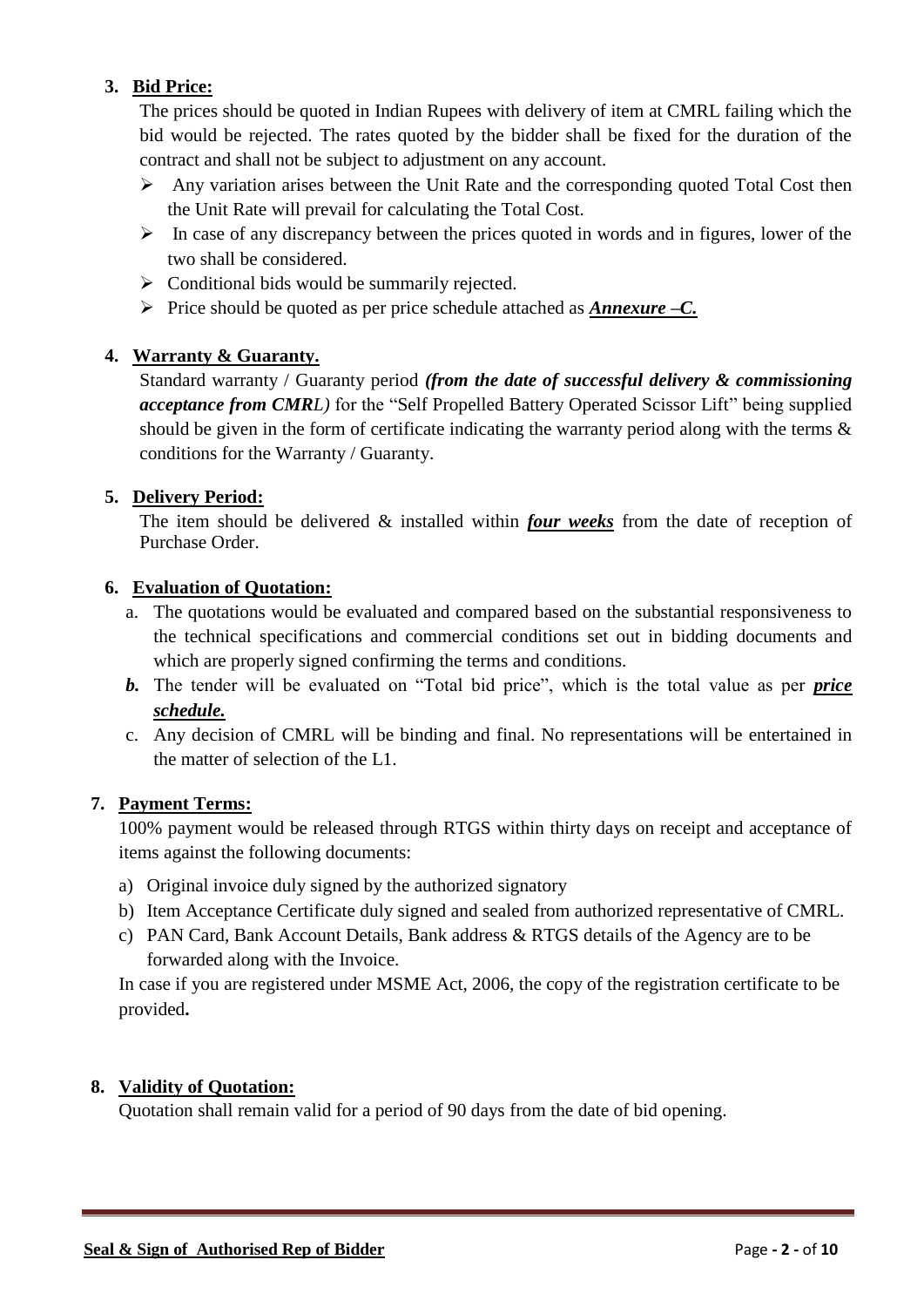#### **9. Agency details:**

The Agency to fill in the vendor detail form enclosed with this Tender Document as *Annexure – C* and same may be forwarded along with quotation.

#### **10. Jurisdiction:**

The court of jurisdiction is Chennai. The English language shall be the official language for all purposes

#### **11. Acceptance of terms & conditions**:

Bidders are requested to submit the sealed and signed copy of this tender document along with quotation as acceptance of all terms & conditions.

#### **12. Quotation submission:**

Quotation should be submitted on or before the date & time mentioned below:

| Sr. No. | Particular                               | <b>Schedule of tender opening</b> |                 |  |
|---------|------------------------------------------|-----------------------------------|-----------------|--|
|         |                                          | Date                              | <b>Time</b>     |  |
|         | Last date for submission of bid document | 19.11.2015                        | <b>1500 Hrs</b> |  |
|         | Opening of Bid document                  | 19.11.2015                        | <b>1530 Hrs</b> |  |

You are requested to provide your offer in the sealed quotation addressed to

#### **"Manager (DM),**

Chennai Metro Rail Limited, General Stores CMRL depot, Poonamallee High Road,(Opp. to Daniel Thomas School)

Koyambedu, Chennai – 107"

E-mail - mm.cmrl@tn.gov.in

## **with sealed Quotation for "Procurement of Self Propelled Battery Operated Scissor Lift" & "Do not open Before 1530 Hrs. on 19 th Nov 2015" written on top of the envelope.**

We look forward to receiving your quotations and thank you for your interest.

 **with regards,**

 **Abbas H. Manager (Depot-Mech.)** *For & on behalf of CMRL*

**Note:-**Quotation received after the stipulated time will not be accepted and considered. Bidders are advised to send their sealed bid preferably by Courier or in person at above address. CMRL will not be responsible for any postal delay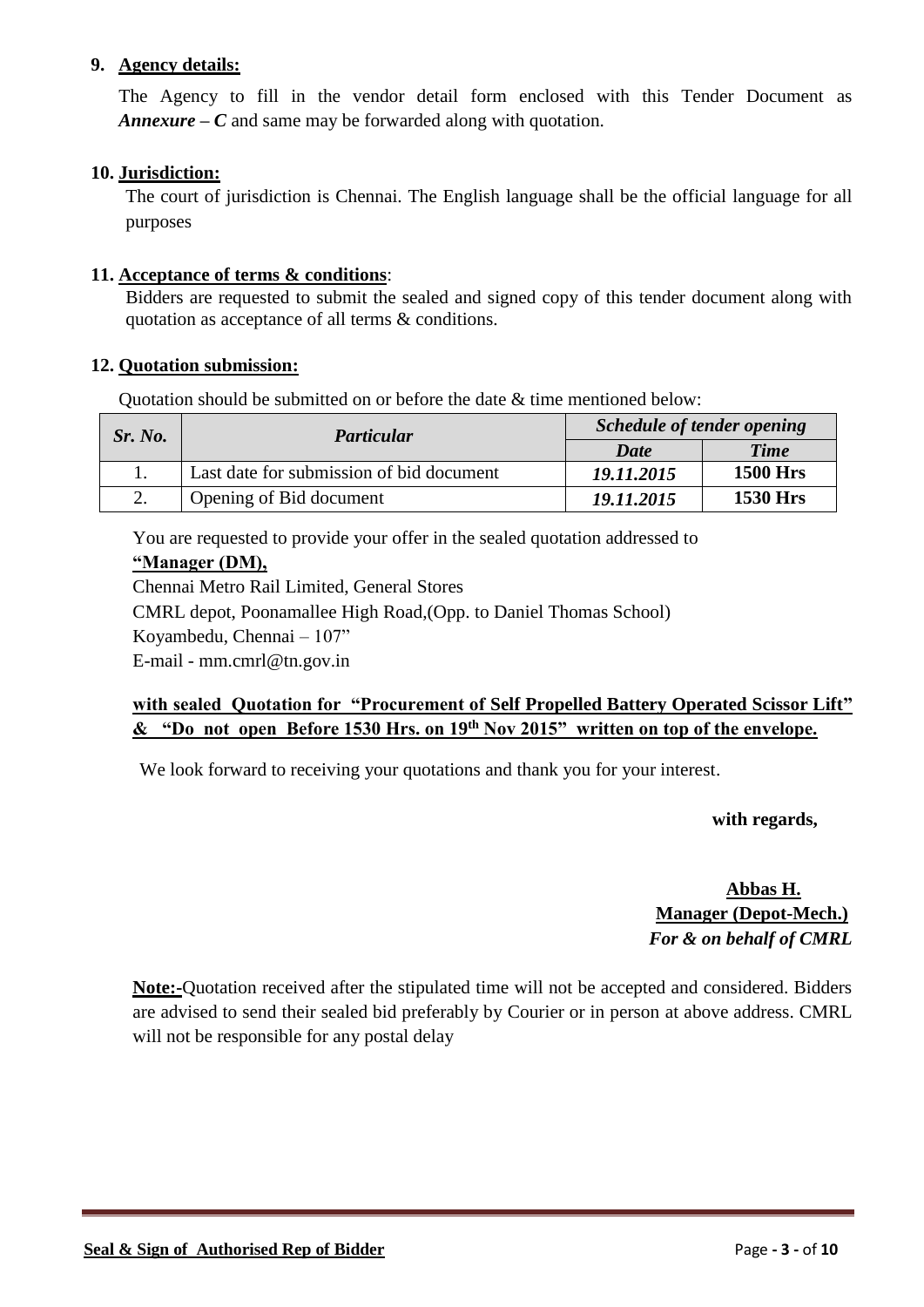|                | <b>Technical Specifications for Self-Propelled Battery Operated Scissor Lift.</b> |                                                                                                                                                                                      |  |  |  |
|----------------|-----------------------------------------------------------------------------------|--------------------------------------------------------------------------------------------------------------------------------------------------------------------------------------|--|--|--|
| Sr.<br>No.     | Particular                                                                        | <b>Specifications</b>                                                                                                                                                                |  |  |  |
| 1              | Item Description                                                                  | The Equipment shall be capable of Lifting and<br>Lowering of Two Persons with Material<br>(at least capacity of 350 Kg) for inspection,<br>Maintenance and cleaning of Metro coaches |  |  |  |
| $\overline{2}$ | Working height                                                                    | At least 7.75 m                                                                                                                                                                      |  |  |  |
| 3              | Platform height in Elevated condition                                             | At least 5.60 m from ground level                                                                                                                                                    |  |  |  |
| $\overline{4}$ | Platform height in Lowered condition                                              | Not more than 1 m from ground level                                                                                                                                                  |  |  |  |
| 5              | Platform railing height                                                           | At least 1.10 m                                                                                                                                                                      |  |  |  |
| 6              | Platform Dimensions (L*W)                                                         | At least 2.2*0.81 m                                                                                                                                                                  |  |  |  |
| $\overline{7}$ | <b>Platform Extension</b>                                                         | At least 0.91 m                                                                                                                                                                      |  |  |  |
| 8              | Wheel base                                                                        | At least 1.85 m                                                                                                                                                                      |  |  |  |
| 9              | <b>Ground Clearance</b>                                                           | Not more than 100 mm                                                                                                                                                                 |  |  |  |
| 10             | Platform                                                                          | It shall have a Lifting Platform of Capacity of at<br>least 350 Kg.<br>Raising & Lowering shall be smooth and step less.                                                             |  |  |  |
|                |                                                                                   | Not Exceeding 35 Sec.                                                                                                                                                                |  |  |  |
| 11             | Lowering Time                                                                     |                                                                                                                                                                                      |  |  |  |
| 12             | <b>Lifting Time</b>                                                               | Not Exceeding 32 Sec                                                                                                                                                                 |  |  |  |
| 13             | Maximum Drive Height                                                              | Full Height                                                                                                                                                                          |  |  |  |
| 14             | Weight                                                                            | Not Exceeding 1825 Kg                                                                                                                                                                |  |  |  |
| 15             | Drive Speed in Lowered condition                                                  | Minimum 3.0 Kmph                                                                                                                                                                     |  |  |  |
| 16             | Drive Speed in Elevated condition                                                 | Minimum 0.7 Kmph                                                                                                                                                                     |  |  |  |
| 17             | Gradeability                                                                      | Min 30%                                                                                                                                                                              |  |  |  |
| 18             | Turning Radius - inside                                                           | Zero                                                                                                                                                                                 |  |  |  |
| 19             | Turning Radius – outside                                                          | Not more than 2.3 m                                                                                                                                                                  |  |  |  |
| 20             | Tyre size                                                                         | At least 38x12x28 cm                                                                                                                                                                 |  |  |  |
| 21             | Tyre type                                                                         | Solid non Marking tyres                                                                                                                                                              |  |  |  |
| 22             | Brakes (on drive wheels)                                                          | It shall be Dual Rear wheels (Disc brake)                                                                                                                                            |  |  |  |

**Date Date** 

 $\mathbf{r}$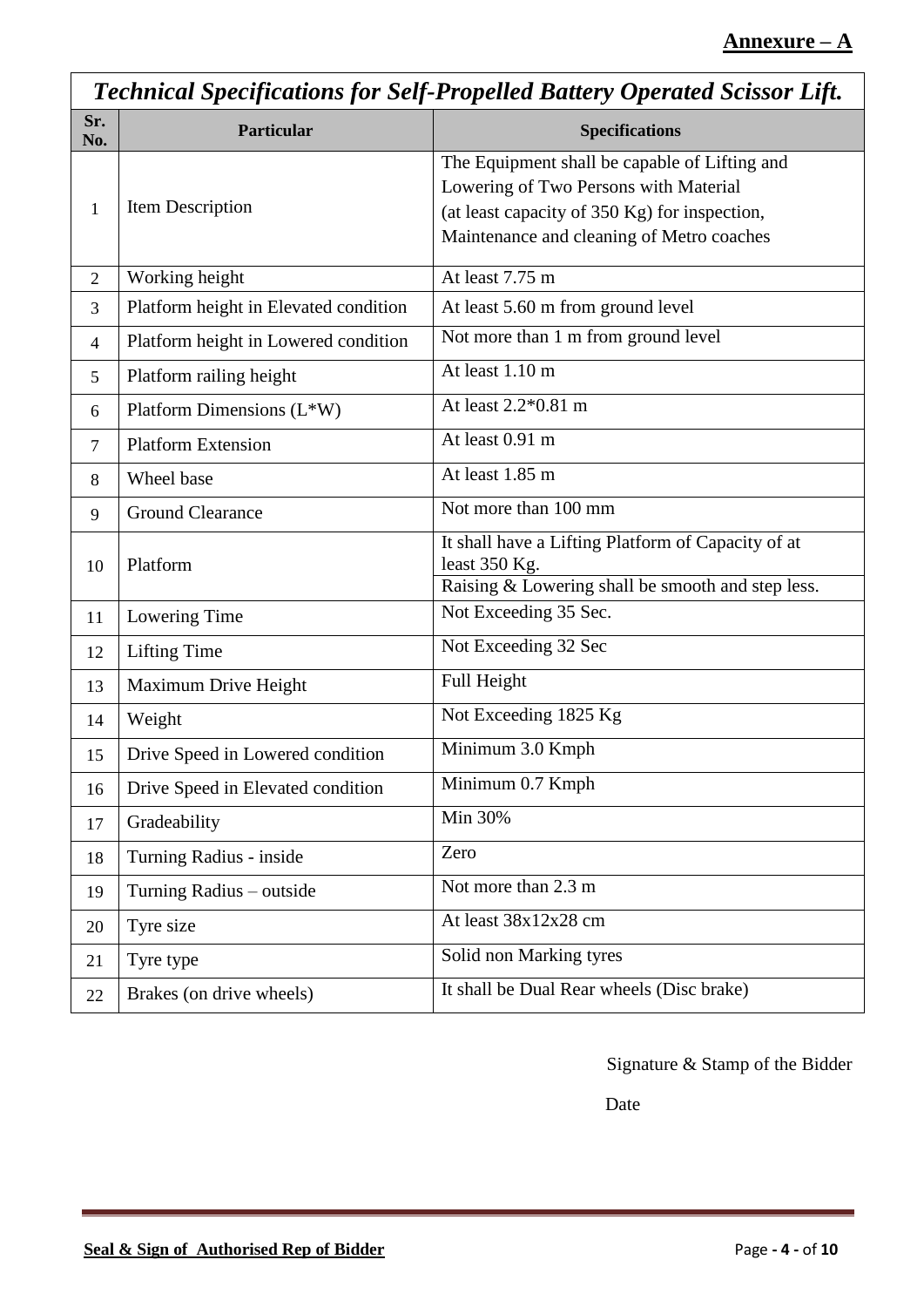| Sr.<br>No. | <b>Particular</b>              | <b>Specifications</b>                                                                                                                                                           |  |  |
|------------|--------------------------------|---------------------------------------------------------------------------------------------------------------------------------------------------------------------------------|--|--|
| 23         | <b>Batteries</b>               | Not less than 225 Ah                                                                                                                                                            |  |  |
| 24         | Battery charger                | Suitable battery charger for charging the battery<br>shall be provided.                                                                                                         |  |  |
| 25         | Battery charging system        | It shall be built in battery charging system                                                                                                                                    |  |  |
|            |                                | Power cable suitable for 3 phase 4 wire<br>connection of at least 10 m length                                                                                                   |  |  |
|            |                                | Platform control panel shall be fitted with hour<br>meter to indicate total running hours                                                                                       |  |  |
| 26         | Power and Control panel        | Platform control panel shall be with battery charge<br>indicator and Diagnostic display                                                                                         |  |  |
|            |                                | The Working personnel shall access to the<br>commands for lifting and lowering platform                                                                                         |  |  |
| 27         | Input supply                   | Industrial socket plug $5 \text{ pin } (32 \text{ A}) - \text{Male}$<br>connector shall be provided suitable with CMRL<br>power supply in RS, Infrastructure and other<br>sheds |  |  |
| 28         | Emergency stop button          | Emergency stop button shall be provided at both<br>platform and ground levels                                                                                                   |  |  |
| 29         | Horn & Alarm                   | It shall be provided with electronic horn, Reverse<br>horn, Descent alarm                                                                                                       |  |  |
| 30         | Platform manual lowering valve | It shall be provided with manual lowering<br>platform valve                                                                                                                     |  |  |
| 31         | Battery capacity               | It should withstand at least 8 hours                                                                                                                                            |  |  |
| 32         | Other feature                  | Tilt level sensor with audible alarm                                                                                                                                            |  |  |
| 33         | Preferred Brand / Make         | Genie or Vanjax or Houlette or Equivalent                                                                                                                                       |  |  |
| 34         | Preferred color                | Blue or Red                                                                                                                                                                     |  |  |

**Date**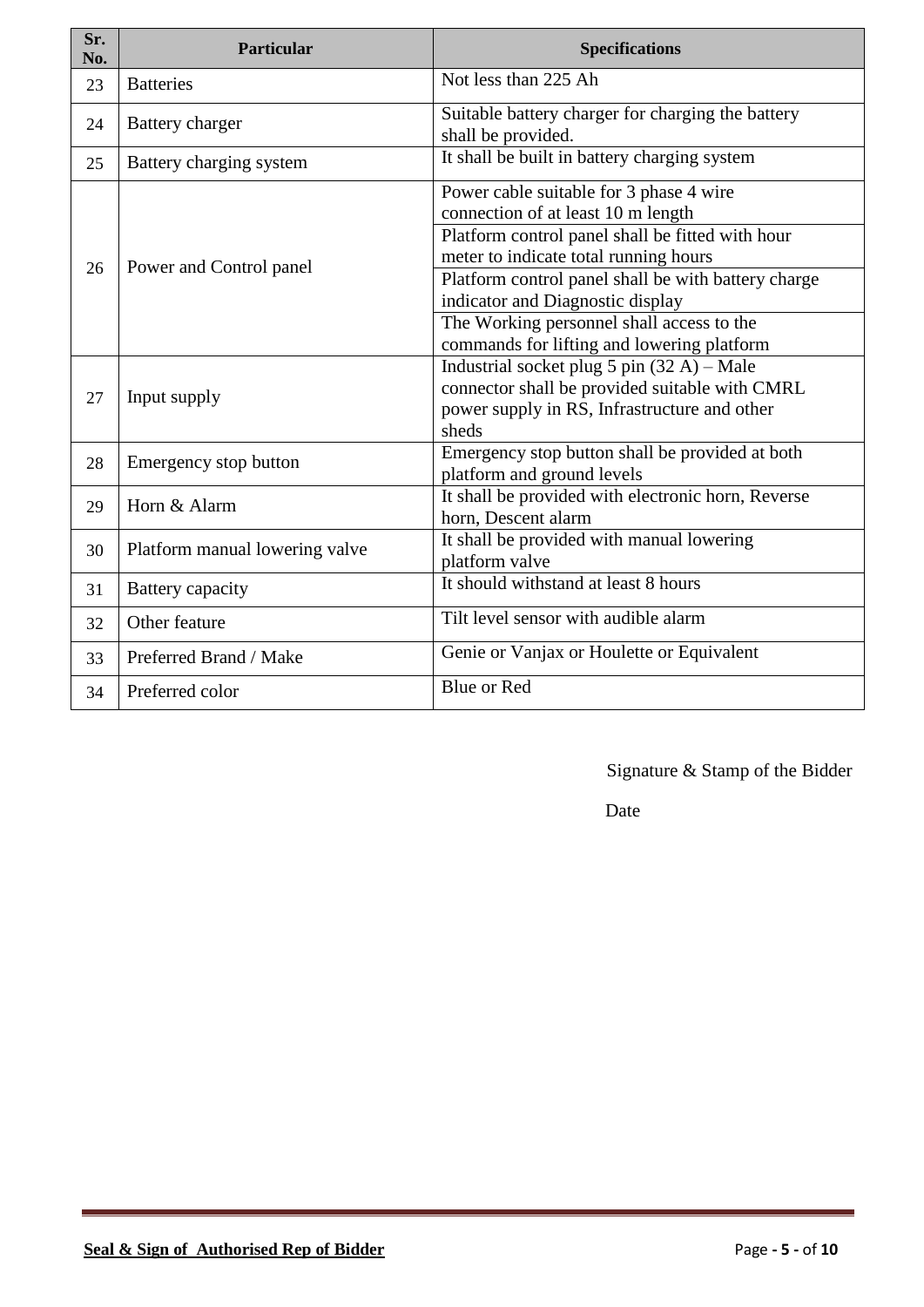## **Annexure – B**

## **Technical Compliance**

## **For Self Propelled Battery Operated Scissor Lift**

| Sr.<br>No.     | Particular                                  | <b>Specifications</b>                                                                                                                                                                   | Compliance<br>(Yes/No) | Deviation (If<br>any) |
|----------------|---------------------------------------------|-----------------------------------------------------------------------------------------------------------------------------------------------------------------------------------------|------------------------|-----------------------|
| $\mathbf{1}$   | Item Description                            | The Equipment shall be capable of<br>Lifting and Lowering of Two Persons<br>with Material (at least capacity of 350<br>Kg) for inspection, Maintenance and<br>cleaning of Metro coaches |                        |                       |
| $\overline{2}$ | Working height                              | At least 7.75 m                                                                                                                                                                         |                        |                       |
| 3              | Platform height<br>in Elevated<br>condition | At least 5.60 m from ground level                                                                                                                                                       |                        |                       |
| 4              | Platform height<br>in Lowered<br>condition  | Not more than 1 m from ground level                                                                                                                                                     |                        |                       |
| 5              | Platform railing<br>height                  | At least 1.10 m                                                                                                                                                                         |                        |                       |
| 6              | Platform<br>Dimensions<br>$(L^*W)$          | At least 2.2*0.81 m                                                                                                                                                                     |                        |                       |
| $\tau$         | Platform<br>Extension                       | At least 0.91 m                                                                                                                                                                         |                        |                       |
| 8              | Wheel base                                  | At least 1.85 m                                                                                                                                                                         |                        |                       |
| 9              | Ground<br>Clearance                         | Not more than 100 mm                                                                                                                                                                    |                        |                       |
|                | Platform                                    | It shall have a Lifting Platform of<br>Capacity of at least 350 Kg                                                                                                                      |                        |                       |
| 10             |                                             | Raising and Lowering shall be smooth<br>and step less.                                                                                                                                  |                        |                       |
| 11             | Lowering Time                               | Not Exceeding 35 Sec.                                                                                                                                                                   |                        |                       |
| 12             | <b>Lifting Time</b>                         | Not Exceeding 32 Sec                                                                                                                                                                    |                        |                       |
| 13             | Maximum Drive<br>Height                     | Full Height                                                                                                                                                                             |                        |                       |

Signature & Stamp of the Bidder

**Date**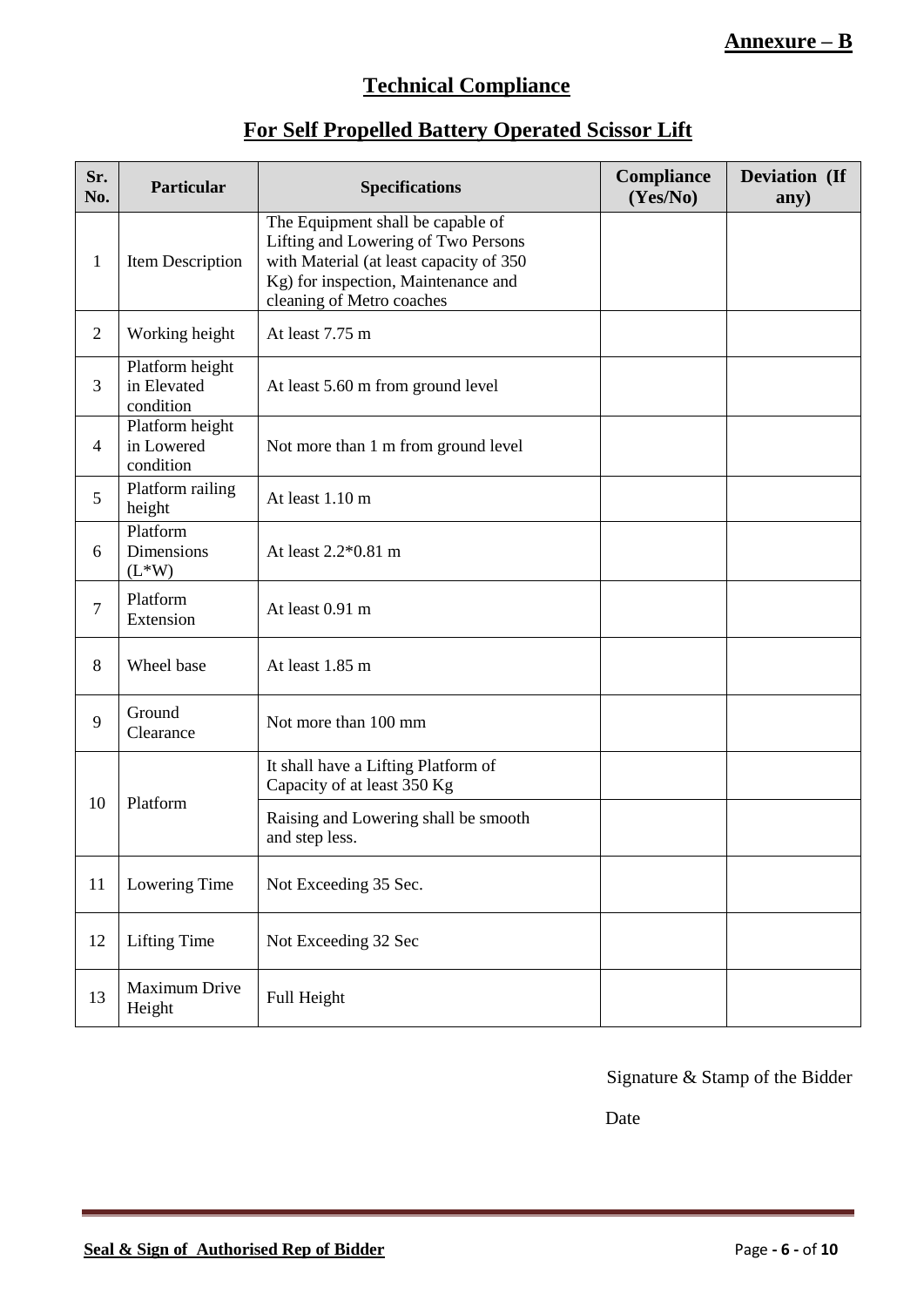| Sr.<br>No. | <b>Particular</b>                       | <b>Specifications</b>                                                                      | Compliance<br>(Yes/No) | <b>Deviation</b><br>(If any) |
|------------|-----------------------------------------|--------------------------------------------------------------------------------------------|------------------------|------------------------------|
| 14         | Weight                                  | Not Exceeding 1825 Kg                                                                      |                        |                              |
| 15         | Drive Speed in<br>Lowered<br>condition  | Minimum 3.0 Kmph                                                                           |                        |                              |
| 16         | Drive Speed in<br>Elevated<br>condition | Minimum 0.7 Kmph                                                                           |                        |                              |
| 17         | Gradeability                            | Min 30%                                                                                    |                        |                              |
| 18         | Turning Radius -<br>inside              | Zero                                                                                       |                        |                              |
| 19         | Turning Radius -<br>outside             | Not more than 2.3 m                                                                        |                        |                              |
| 20         | Tyre size                               | At least 38x12x28 cm                                                                       |                        |                              |
| 21         | Tyre type                               | Solid non Marking tyres                                                                    |                        |                              |
| 22         | Brakes (on drive<br>wheels)             | It shall be Dual Rear wheels (Disc brake)                                                  |                        |                              |
| 23         | <b>Batteries</b>                        | Not less than 225 Ah                                                                       |                        |                              |
| 24         | Battery charger                         | Suitable battery charger for charging the<br>battery shall be provided.                    |                        |                              |
| 25         | Battery charging<br>system              | It shall be built in battery charging system                                               |                        |                              |
|            | Power and<br>Control panel              | Power cable suitable for 3 phase 4 wire<br>connection of at least 10 m length              |                        |                              |
|            |                                         | Platform control panel shall be fitted with<br>hour meter to indicate total running hours  |                        |                              |
| 26         |                                         | Platform control panel shall be with<br>battery charge indicator and Diagnostic<br>display |                        |                              |
|            |                                         | The Working personnel shall access to<br>the commands for lifting and lowering<br>platform |                        |                              |

**Date Date**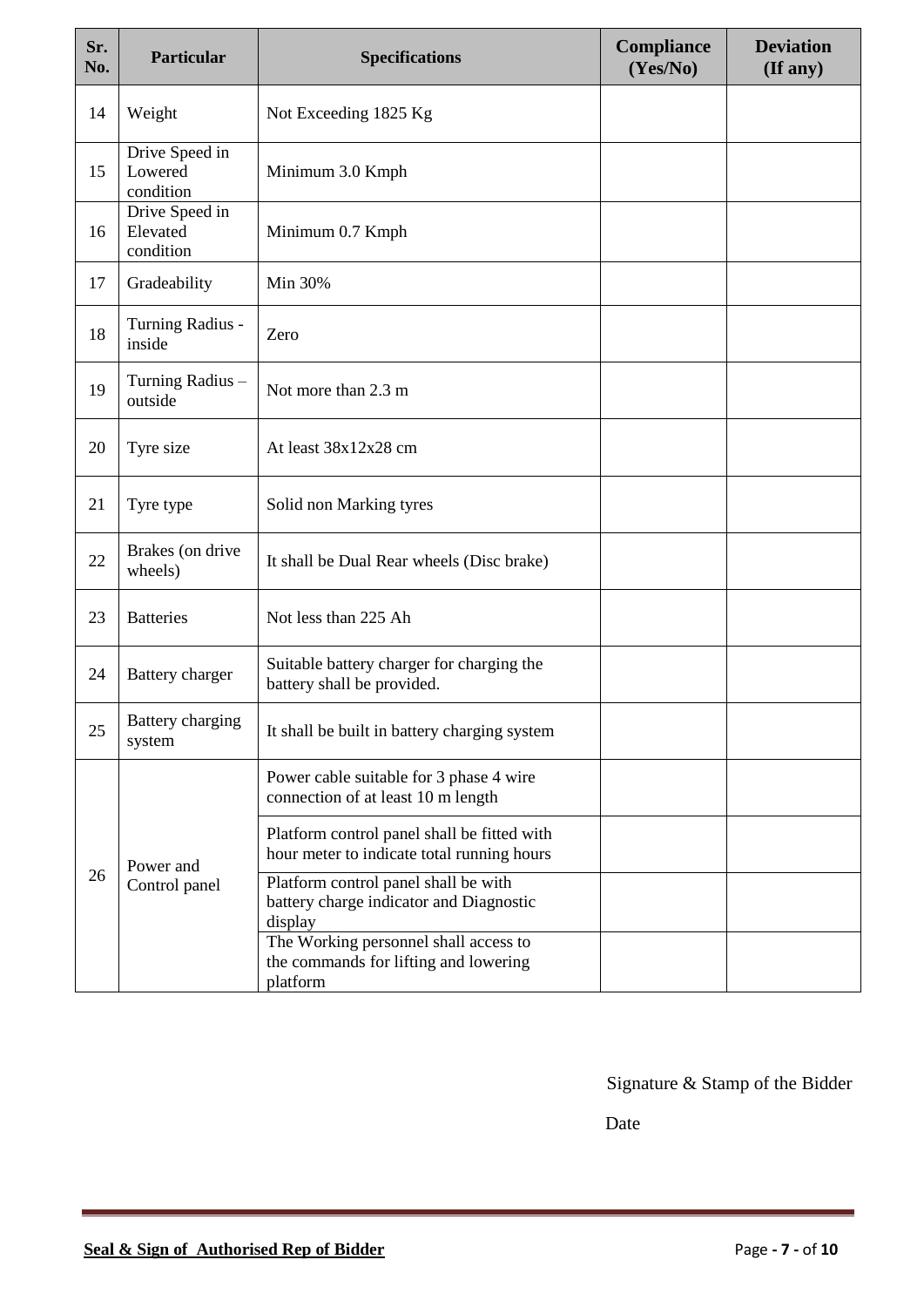| Sr.<br>No. | <b>Particular</b>                                                                  | <b>Specifications</b>                                                                                                                                   | <b>Compliance</b><br>(Yes/No) | <b>Deviation</b><br>$($ If any $)$ |
|------------|------------------------------------------------------------------------------------|---------------------------------------------------------------------------------------------------------------------------------------------------------|-------------------------------|------------------------------------|
| 27         | Input supply                                                                       | Industrial socket plug 5 pin $(32 A)$ –<br>Male connector shall be provided<br>suitable with CMRL power supply in<br>RS, Infrastructure and other sheds |                               |                                    |
| 28         | Emergency stop button                                                              | Emergency stop button shall be<br>provided at both platform and ground<br>levels                                                                        |                               |                                    |
| 29         | Horn & Alarm                                                                       | It shall be provided with electronic<br>horn, Reverse horn, Descent alarm                                                                               |                               |                                    |
| 30         | Platform manual<br>lowering valve                                                  | It shall be provided with manual<br>lowering platform valve                                                                                             |                               |                                    |
| 31         | Battery capacity                                                                   | It should withstand at least 8 hours                                                                                                                    |                               |                                    |
| 32         | Other feature                                                                      | Tilt level sensor with audible alarm                                                                                                                    |                               |                                    |
| 33         | Preferred color                                                                    | <b>Blue or Red</b>                                                                                                                                      |                               |                                    |
| 34         | <b>Preferred Brand /</b><br>Make (Genie or<br>Vanjax or Houlette or<br>Equivalent) | <b>Mention the Make/model for the</b><br>quoted item                                                                                                    |                               |                                    |
| 35         | <b>Standard Warranty</b><br><b>Period</b>                                          | Mention warranty period for the<br>quoted item.                                                                                                         |                               |                                    |

Date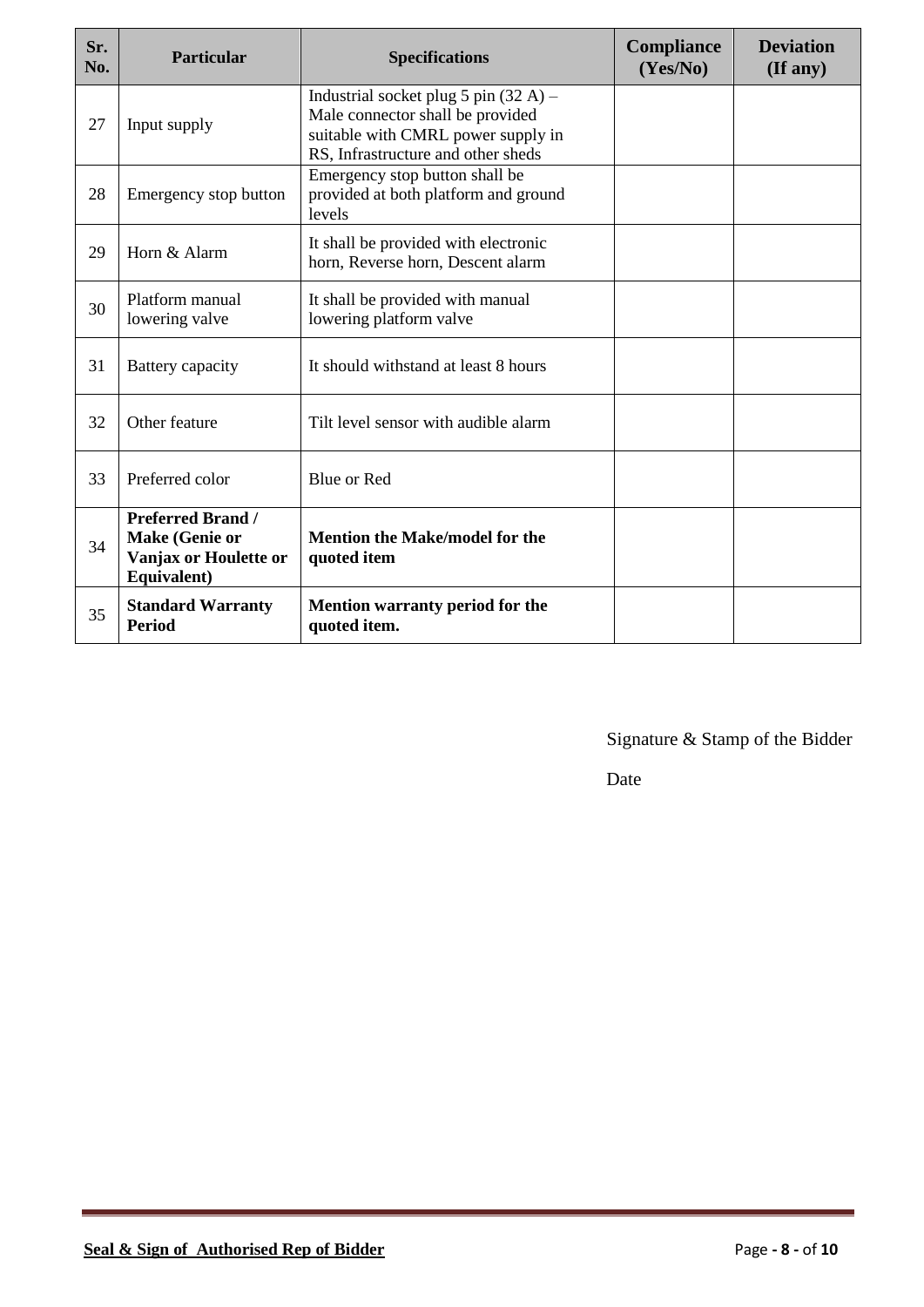┑

# **Price Schedule**

|                  | <b>Price Schedule for Self Propelled Battery Operated Scissor Lift</b>             |               |                               |         |                      |                           |  |
|------------------|------------------------------------------------------------------------------------|---------------|-------------------------------|---------|----------------------|---------------------------|--|
| Sr.<br>$N0$ .    | <b>Item</b>                                                                        | Qty.<br>(no.) | <b>Unit Price</b><br>(in Rs.) | Tax $%$ | $\textit{Tax (Rs.)}$ | <b>Sub Total</b><br>(Rs.) |  |
| $\mathbf{1}$     | <b>Self-Propelled Battery</b><br><b>Operated Scissor Lift</b>                      | 01            |                               |         |                      |                           |  |
| 2.               | <u>Any other charges, if any, please specify</u><br>(in Rs.)                       |               |                               |         |                      |                           |  |
| 3.               | <b>Total amount including taxes and all</b><br><i>charges in figures (in Rs.)</i>  |               |                               |         |                      |                           |  |
| $\overline{4}$ . | <b>Total amount including all taxes and</b><br><i>charges in words (in Rupees)</i> |               |                               |         |                      |                           |  |

# *Note:*

 $\mathsf{r}$ 

Price quoted should be inclusive of delivery & all other additional charges.

Signature & Stamp of the Bidder

**Date Date**